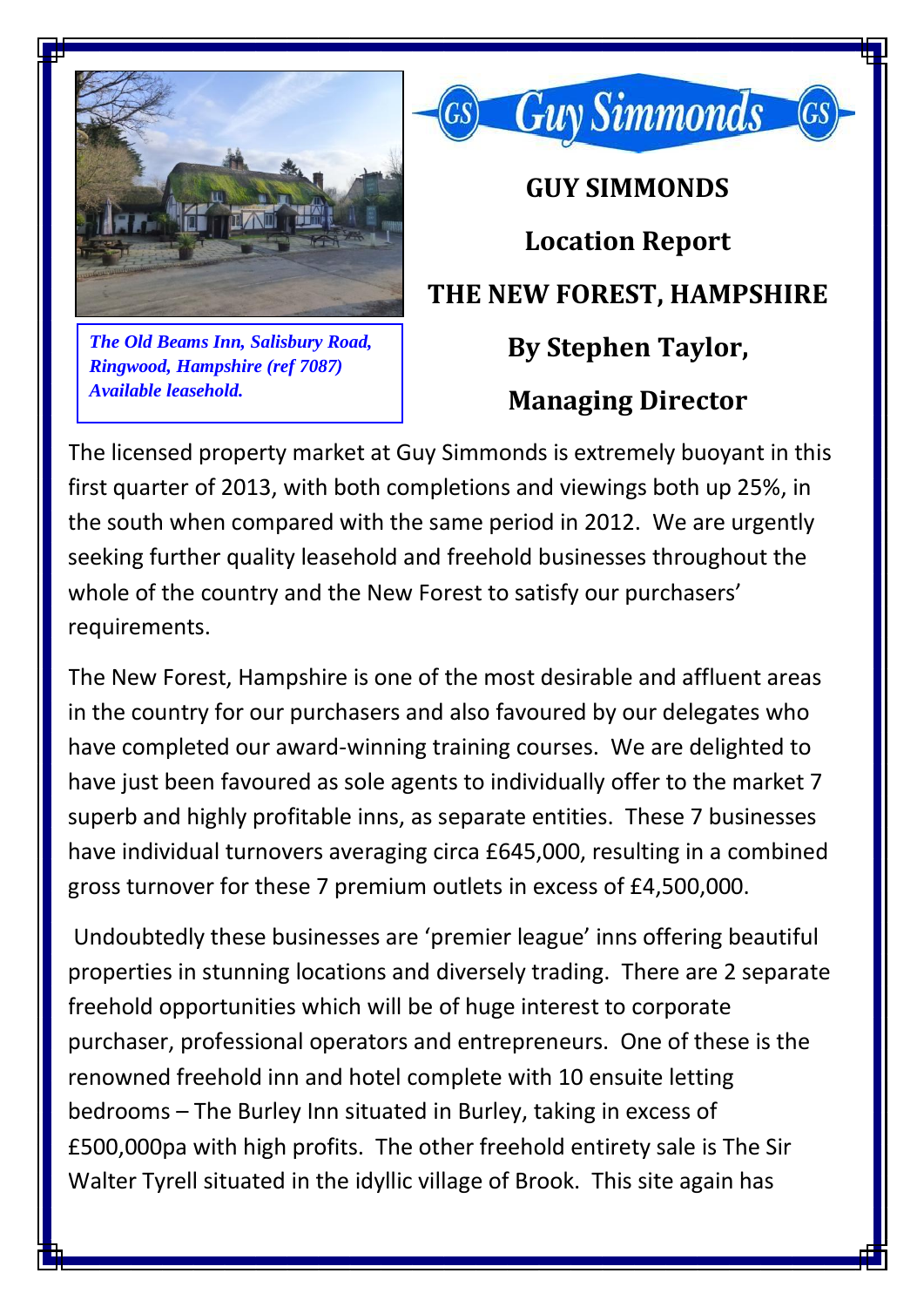takings in excess of £500,000 with a gross profit in excess of £300,000 and has planning consent for 15 letting bedrooms.



*The Sir Walter Tyrell, Brook, Lyndhurst, Hampshire (Ref: 7109)*

*Price: £1,250,000 Tenure: Freehold*

The other 5 businesses offered are held on secure leases and offer outstanding value for money when correlating the purchaser price to the high turnovers/profits. For example we are offering one superb Hotel, Inn & Restaurant (details can be viewed at [www.guysimmonds.co.uk](http://www.guysimmonds.co.uk/) ref: 7089) which is situated within the New Forest Park. Turnover is circa £900,000 (inc) and the Inn/Hotel has 14 ensuite letting bedrooms. Asking price is a very realistic £149,950 for the secure, renewable lease, to include goodwill and quality fixtures & fittings. For details of the other quality New Forest businesses visit [www.guysimmonds.co.uk](http://www.guysimmonds.co.uk/) (refs 7087, 7088, 7107, 7108, 7109, 7110). All of these leases in The New Forest are top quality, thriving going-concerns and will appeal to professional operators, in addition to discerning private individuals who are seeking a highly profitable business in addition to enjoying a superb life-style opportunity in this most highly desirable location.